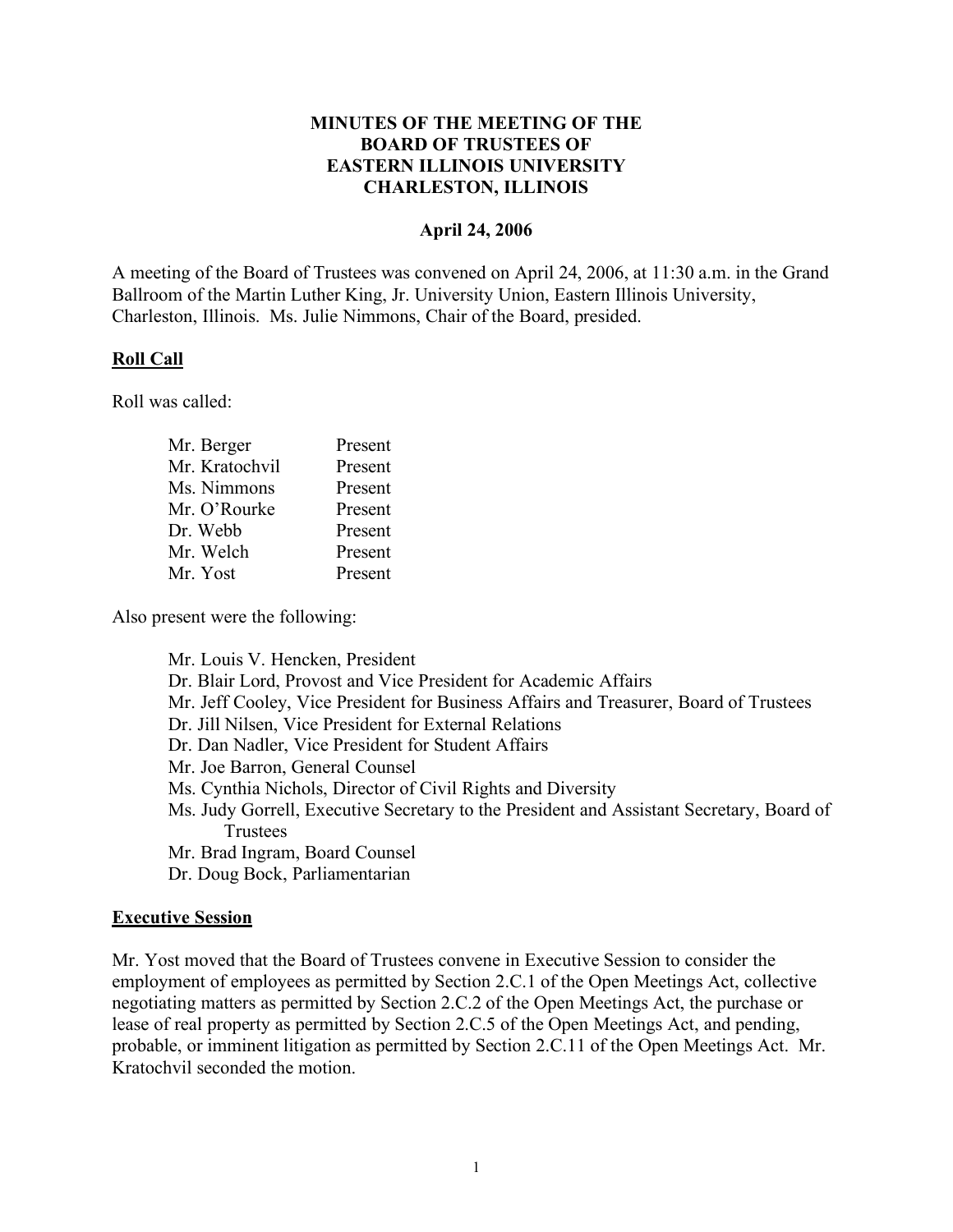Roll was called and the vote was as follows:

| Mr. Berger     | Yes        |
|----------------|------------|
| Mr. Kratochvil | Yes        |
| Mr. O'Rourke   | Yes        |
| Dr. Webb       | Yes        |
| Mr. Welch      | Yes        |
| Mr. Yost       | <b>Yes</b> |
| Ms. Nimmons    | Yes        |

Motion carried.

Mr. O'Rourke moved to reconvene in Open Session; Mr. Berger seconded the motion.

Roll was called and the vote was as follows:

| Mr. Berger     | Yes |
|----------------|-----|
| Mr. Kratochvil | Yes |
| Mr. O'Rourke   | Yes |
| Dr. Webb       | Yes |
| Mr. Welch      | Yes |
| Mr. Yost       | Yes |
| Ms. Nimmons    | Yes |
|                |     |

Motion carried.

#### **Action Items**

1. Mr. O'Rourke moved to approve the minutes of the Board Retreat on June 12-13, 2005. Mr. Berger seconded the motion.

Roll was called and the vote was as follows:

| Mr. Berger     | Yes        |
|----------------|------------|
| Mr. Kratochvil | Yes        |
| Mr. O'Rourke   | Yes        |
| Dr. Webb       | <b>Yes</b> |
| Mr. Welch      | <b>Yes</b> |
| Mr. Yost       | Yes        |
| Ms. Nimmons    | Yes        |
|                |            |

Motion carried.

2. Mr. Kratochvil moved to approve the minutes of the Board Meeting on February 10, 2006. Mr. Welch seconded the motion.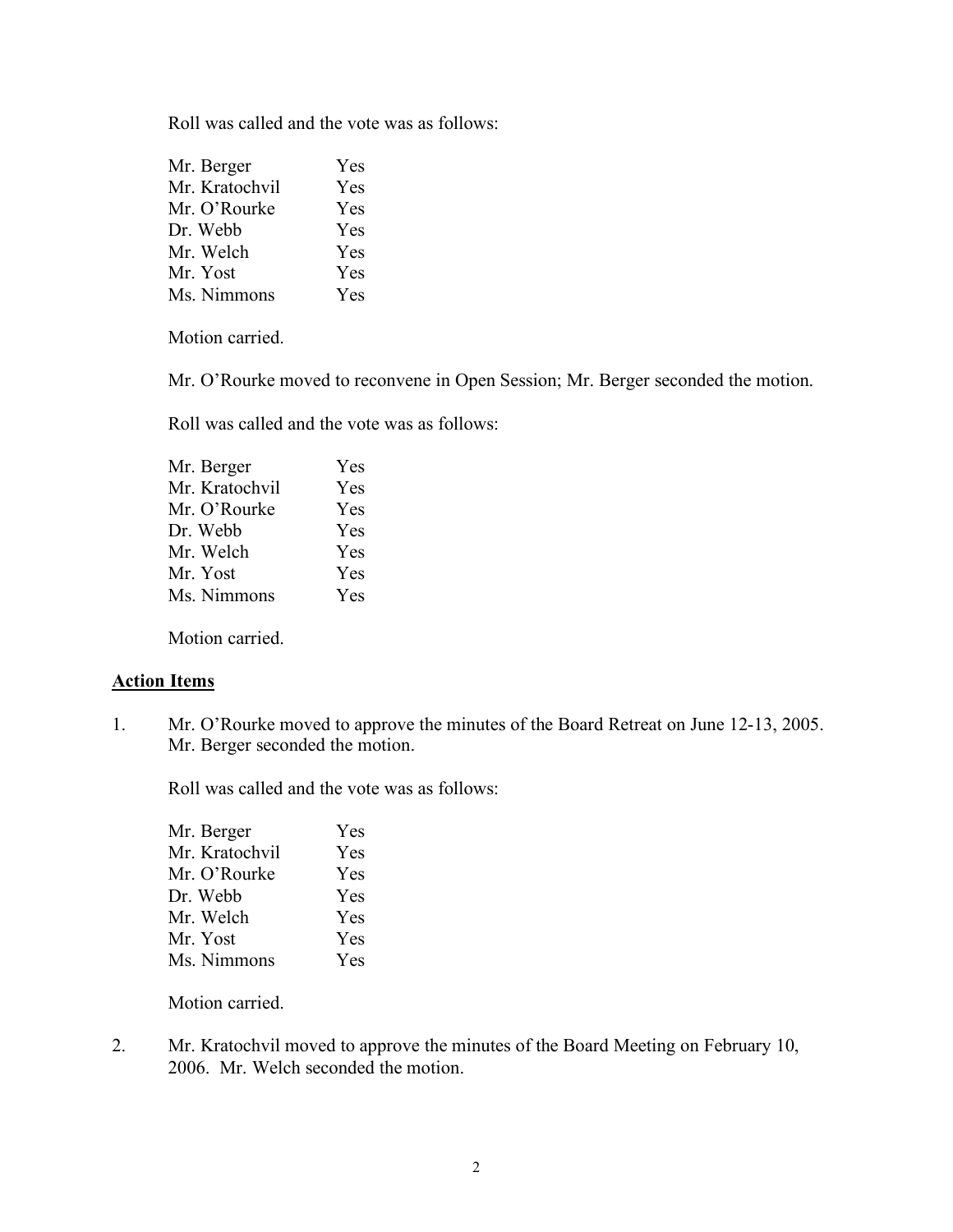Roll was called and the vote was as follows:

| Yes        |
|------------|
| <b>Yes</b> |
| <b>Yes</b> |
| Yes        |
| <b>Yes</b> |
| Yes        |
| Yes        |
|            |

Motion carried.

3. Mr. Berger moved to approve the minutes of the Board Meeting via Telephone Conference Call on March 10, 2006. Mr. Welch seconded the motion.

Roll was called and the vote was as follows:

| Yes        |
|------------|
| Yes        |
| Yes        |
| <b>Yes</b> |
| Yes        |
| Yes        |
| Yes        |
|            |

Motion carried.

- 4. Mr. Kratochvil moved to approve the award of tenure for the following individuals effective with the 2006-2007 academic year:
	- Dr. Carlos C. Amaya, Department of Foreign Languages
	- Dr. Dagni Bredesen, Department of English
	- Dr. Gary Arthur Bulla, Department of Biological Sciences
	- Dr. Ingyu Chiou, School of Business
	- Dr. Richard Foley, Department of Philosophy
	- Dr. Ann H. Fritz, Department of Biological Sciences
	- Dr. Samuel A. Guccione, School of Technology
	- Dr. Darren Hendrickson, Department of Sociology and Anthropology
	- Dr. Olaf Hoerschelmann, Department of Communication Studies
	- Dr. Sherry J. Holladay, Department of Communication Studies
	- Dr. Diane H. Jackman, College of Education and Professional Studies
	- Ms. Sarah L. Johnson, Library Services
	- Dr. Stephen J. Larson, School of Business
	- Dr. Daiva Markelis, Department of English
	- Dr. Scott L. Meiners, Department of Biological Sciences
	- Dr. William C. Minnis, School of Business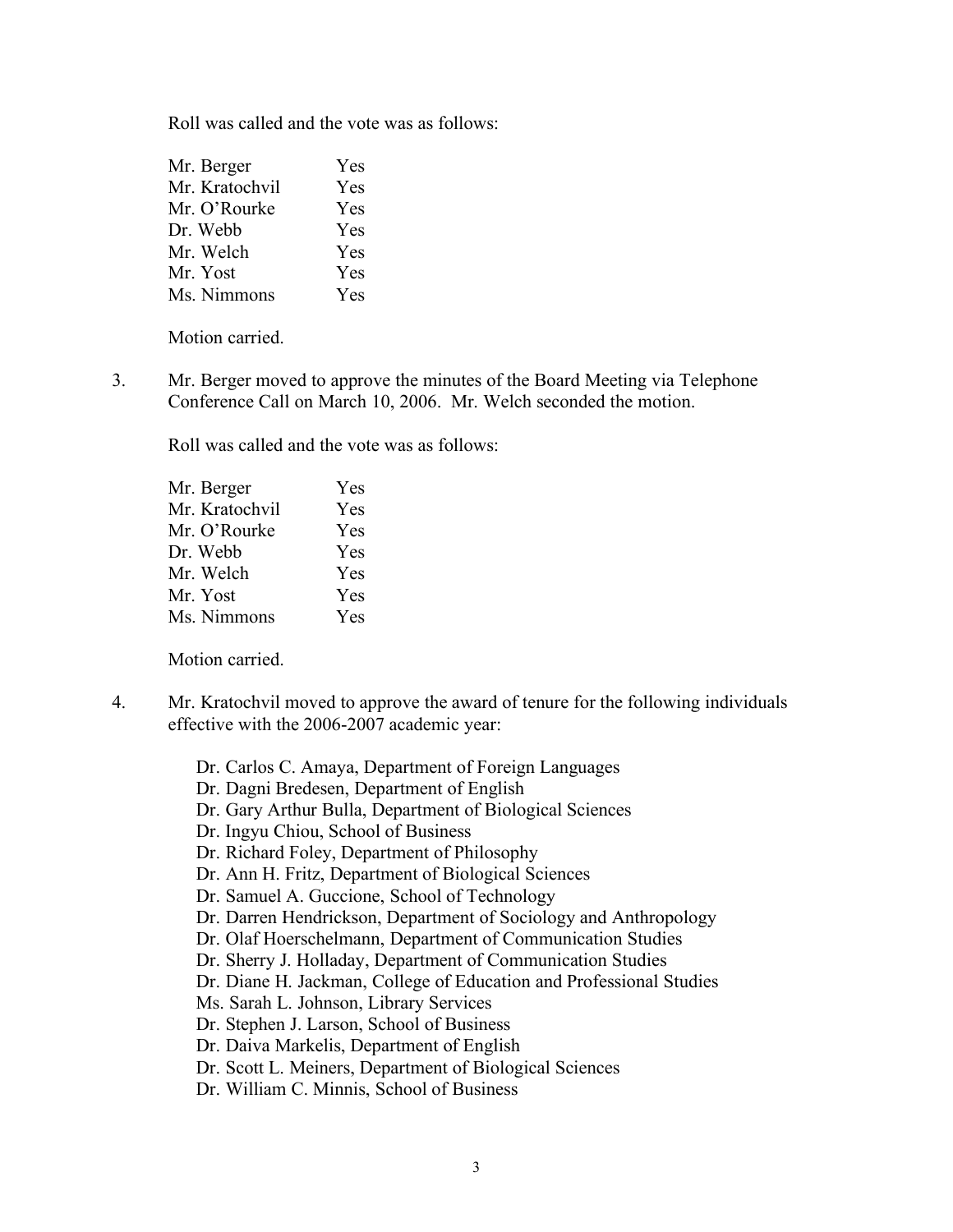Dr. Lisa New Freeland, Department of Sociology and Anthropology Dr. James E. Painter, School of Family and Consumer Sciences Mr. Richard Robert Rossi, Department of Music Dr. Anupama Sharma, Department of Psychology Dr. Sheila R. Simons, Department of Health Studies Dr. Jeffrey J. Snell, School of Business Dr. Jeffrey R. Stowell, Department of Psychology Ms. Jocelyn T. Tipton, Library Services Dr. Angela Vietto, Department of English Dr. James A. Wallace, Department of Counseling and Student Development Dr. Edmund F. Wehrle, Department of History

Mr. Welch seconded the motion.

Roll was called and the vote was as follows:

| Mr. Berger     | $(*)$ |
|----------------|-------|
| Mr. Kratochvil | Yes   |
| Mr. O'Rourke   | Yes   |
| Dr. Webb       | Yes   |
| Mr. Welch      | Yes   |
| Mr. Yost       | Yes   |
| Ms. Nimmons    | Yes   |
|                |       |

Motion carried.

\*Student does not vote on tenure recommendations

5. Dr. Webb moved to approve the tuition recommendations and student fees for FY 2007. Mr. O'Rourke seconded the motion.

Roll was called and the vote was as follows:

| Mr. Berger     | Yes        |
|----------------|------------|
| Mr. Kratochvil | Yes        |
| Mr. O'Rourke   | Yes        |
| Dr. Webb       | Yes        |
| Mr. Welch      | <b>Yes</b> |
| Mr. Yost       | Yes        |
| Ms. Nimmons    | Yes        |

Motion carried.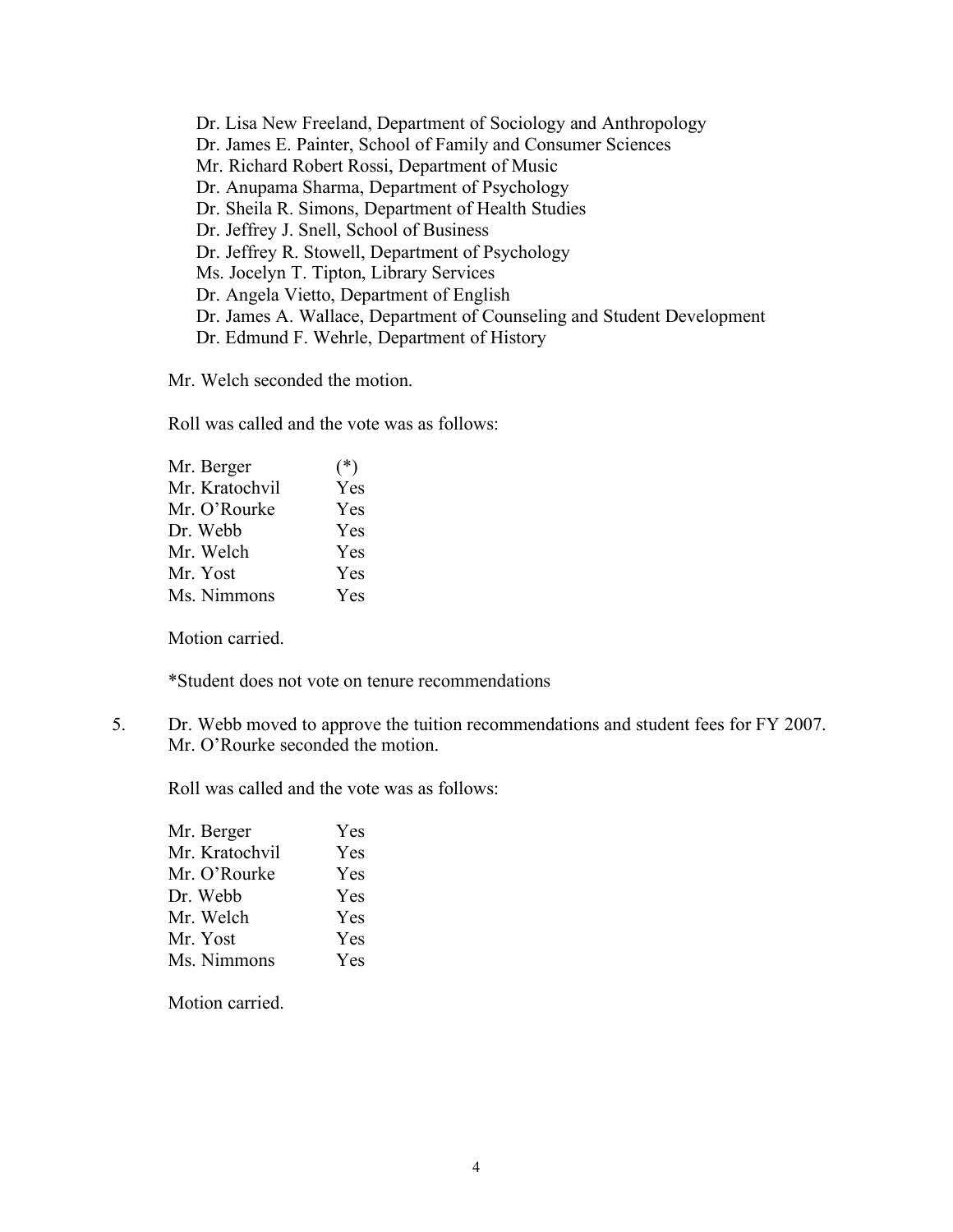#### **FY07 Tuition Recommendations**

#### **Proposed FY07 Tuition (Fall 2006, Spring 2007, Summer 2007)**

**Undergraduate** - A student who has not earned the baccalaureate degree will pay the following tuition:

|                                                         | <b>Illinois Resident</b> |                 |                             |
|---------------------------------------------------------|--------------------------|-----------------|-----------------------------|
|                                                         | <b>Present</b>           | <b>Proposed</b> | Increase                    |
| Continuing, Non-guaranteed Students – Per Semester Hour | \$137.25                 | \$147.55        | \$10.30                     |
| FY05 Guaranteed Students – Per Semester Hour            | \$137.75                 | \$137.75        | $\boldsymbol{\mathsf{S}}$ 0 |
| FY06 Guaranteed Students – Per Semester Hour            | \$154.30                 | \$154.30        | $\Omega$                    |
| <b>FY07 New Students – Per Semester Hour</b>            |                          | \$173.55        |                             |

Effective FY05, State of Illinois Public Act 93-0228 (110 ILCS 665/10-120) policy provides that tuition for new undergraduate Illinois resident students will remain the same for four continuous academic years. The guaranteed tuition rate period is extended for undergraduate degree programs approved by the University for completion in more than four years. The extension is limited to the minimum number of additional semester(s) to complete the program as approved by the University. This list of programs approved by the University for completion in more than four years is maintained by the Provost.

|                                                         | <b>Non-Resident</b> |                 |                             |
|---------------------------------------------------------|---------------------|-----------------|-----------------------------|
|                                                         | <b>Present</b>      | <b>Proposed</b> | Increase                    |
| Continuing, Non-guaranteed Students – Per Semester Hour | \$411 75            | \$442.65        | \$30.90                     |
| <b>FY05 Guaranteed Students – Per Semester Hour</b>     | \$413.25            | \$413.25        | $\boldsymbol{\mathsf{S}}$ 0 |
| <b>FY06 Guaranteed Students – Per Semester Hour</b>     | \$462.90            | \$462.90        | $\Omega$                    |
| <b>FY07 New Students – Per Semester Hour</b>            |                     | \$520.65        |                             |

**Graduate -** A post-baccalaureate student will pay the following tuition (regardless of the level of courses in which he/she enrolls):

|                          | <b>Illinois Resident</b> |                 |          |
|--------------------------|--------------------------|-----------------|----------|
|                          | Present                  | <b>Proposed</b> | Increase |
| <b>Per Semester Hour</b> | \$150.55                 | \$169.40        | \$18.85  |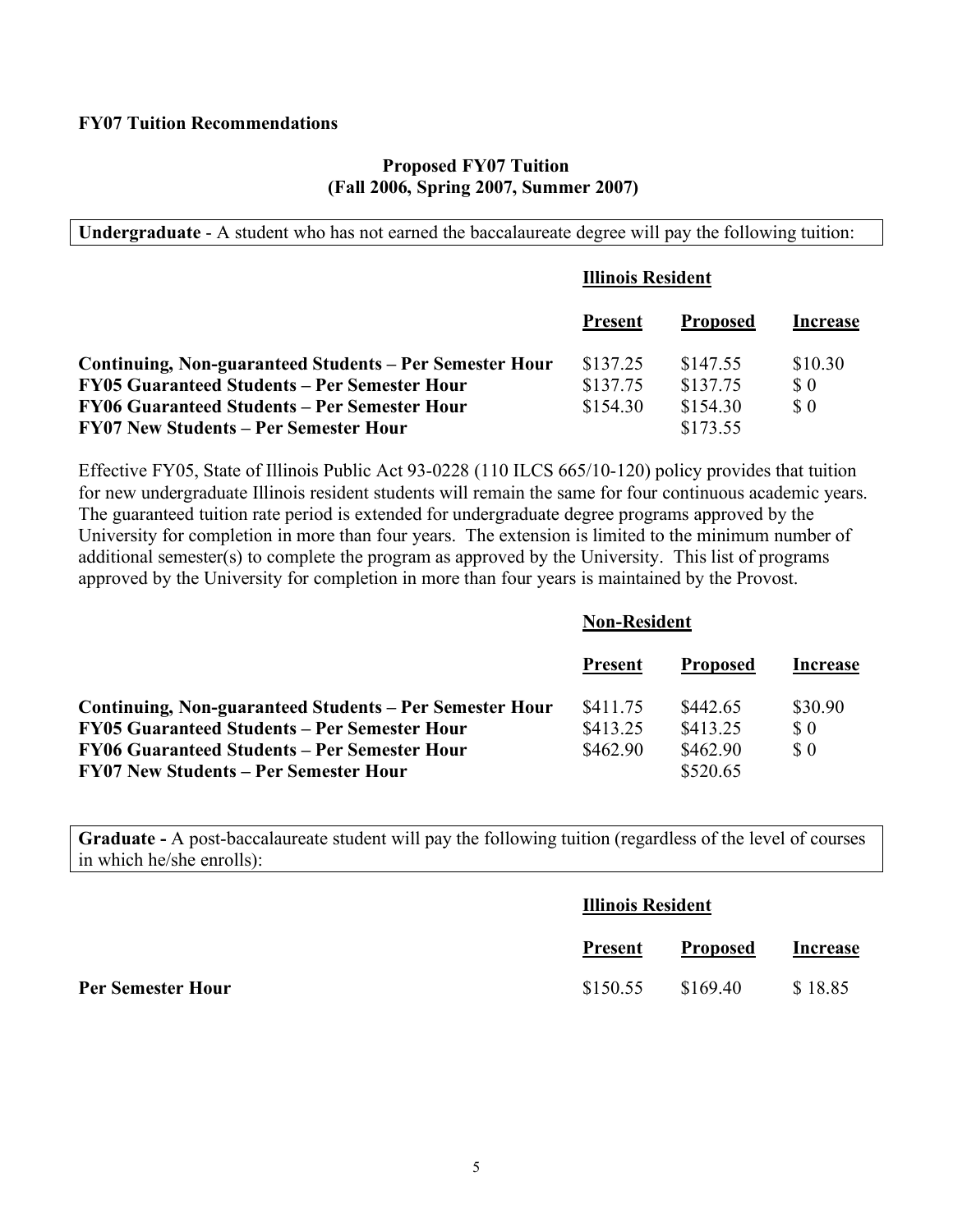# **Non-Resident**

|                   | <b>Present</b>    | Proposed | <b>Increase</b> |
|-------------------|-------------------|----------|-----------------|
| Per Semester Hour | \$451.65 \$508.20 |          | \$56.55         |

# **FY07 Fee Increase Recommendations**

| <b>Proposed FY07 Student Fee Increases</b><br>(Fall 2006, Spring 2007, Summer 2007)                                                                                                                                                                                                                                                                       |         |                     |                              |  |  |  |  |
|-----------------------------------------------------------------------------------------------------------------------------------------------------------------------------------------------------------------------------------------------------------------------------------------------------------------------------------------------------------|---------|---------------------|------------------------------|--|--|--|--|
| <b>Present</b><br><b>Proposed</b><br><b>Increase</b>                                                                                                                                                                                                                                                                                                      |         |                     |                              |  |  |  |  |
| <b>Student Publications</b>                                                                                                                                                                                                                                                                                                                               | \$4.20  | \$4.40              | \$.20                        |  |  |  |  |
| Rationale: The proposed increase will be used to help address increases in printing, technology, and<br>supplies.                                                                                                                                                                                                                                         |         |                     |                              |  |  |  |  |
| <b>Health Service &amp; Pharmacy Fee</b>                                                                                                                                                                                                                                                                                                                  | \$75.90 | \$82.90             | \$7.00                       |  |  |  |  |
| Rationale: The proposed increase will be used to address increases in the cost of medical malpractice<br>insurance, Rx medication, and x-ray and laboratory supplies.                                                                                                                                                                                     |         |                     |                              |  |  |  |  |
| <b>Health &amp; Accident Insurance Fee</b>                                                                                                                                                                                                                                                                                                                | \$73.45 | \$101.95            | \$28.50                      |  |  |  |  |
| Rationale: The proposed increase will be used to address rising medical costs and increased number of<br>claims. The Health & Accident Insurance Fee is automatically assessed for all students with nine or more<br>hours. Students who can present evidence of equal or better coverage may make application for a full<br>refund of the Insurance Fee. |         |                     |                              |  |  |  |  |
| <b>Campus Improvement Fee</b>                                                                                                                                                                                                                                                                                                                             | \$68.00 | each hour beyond 12 | $$68.00 + $5.67$ charged for |  |  |  |  |
| Rationale: The Campus Improvement Fee was uncapped for incoming students in FY06. The proposed<br>uncapping of the Campus Improvement Fee for all students will proportionally assist with the funding of<br>projects such as the Fine Arts expansion, the completion of the Blair Hall addition, and a new Textbook<br>Rental facility.                  |         |                     |                              |  |  |  |  |
| <b>Bond Revenue Fee (University Union Operations)</b>                                                                                                                                                                                                                                                                                                     | \$75.45 | \$77.70             | \$2.25                       |  |  |  |  |

Rationale: The Bond Revenue fee partially funds the operational budgets of the Martin Luther King, Jr. University Union, Lantz Gymnasium, and O'Brien Stadium. All of the increase will be applied to the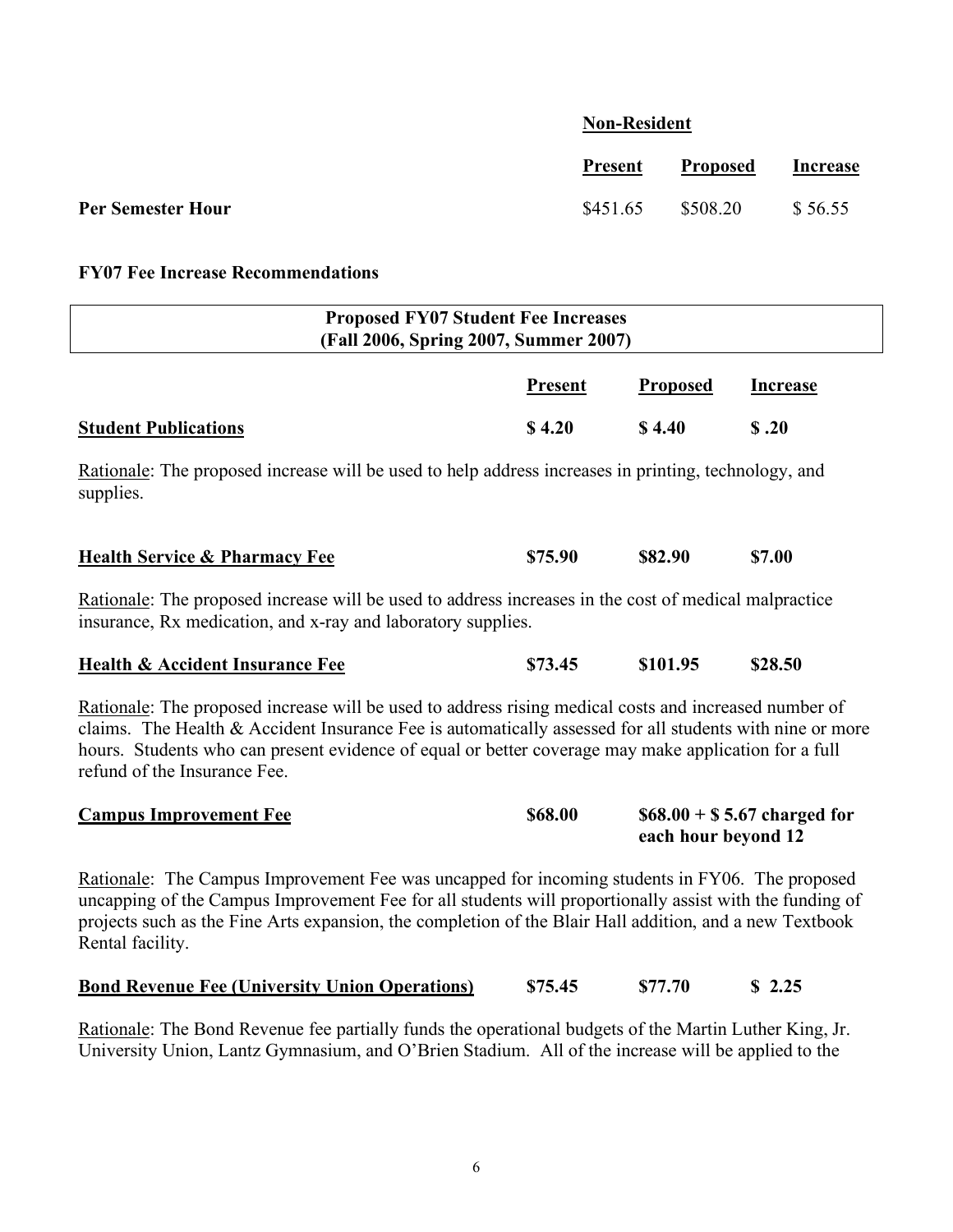M. L. K. Jr. University Union portion of the Bond Revenue Fee. The proposed increase will be used to address fixed cost increases, including utility costs, fire protection and building insurance, and employee group insurance.

#### *Notes on Previously approved Fee Increases*

|                         | <b>Present</b>      | <b>Proposed</b> | Increase          |
|-------------------------|---------------------|-----------------|-------------------|
| <b>Grant-in-Aid Fee</b> | FY06 \$86.15        | $$96.10*$       | $\frac{\$}{9.95}$ |
|                         | <b>FY07 \$96.10</b> | $$106.55*$      | \$10.45           |

\*In 1982, the Board of Governors approved the indexing of the Grant-in-Aid fee to the increase in approved room and board rates. For FY07 a rate of 7.5% will be applied to the Grand-in-Aid fee after the previously approved \$3.00 fee increase has been applied for a total of \$106.55.

Rationale: This is the 3<sup>rd</sup> year of a five-year Grant-in-Aid increase that was approved by the students with \$2.40 going to Athletics and \$.60 to the other Grant-in-Aid departments. The fee increase was approved by the students to increase the level of scholarship funding for our teams to be competitive and to more fully meet gender equity aspirations.

| <b>Computer Technology Fee</b> | FY06 \$41.60 | \$47.85 | \$6.25 |
|--------------------------------|--------------|---------|--------|
|                                | FY07 \$47.85 | \$55.05 | \$7.20 |

Rationale**:** A two year Technology Fee increase was approved by the students to assist in adding technology to an additional 95 classrooms as well as maintain current technology, train faculty in the use of this technology and keep computers in open labs up-to-date. This increase reflects an ongoing plan to equip classrooms with computers, LCD projectors, and other technologies used in the classroom.

| <b>Athletics Fee</b> |             | FY06 \$72.05        | \$77.95 | \$5.90 |
|----------------------|-------------|---------------------|---------|--------|
|                      |             | <b>FY07 \$77.95</b> | \$81.05 | \$3.10 |
|                      |             | <b>FY08 \$81.05</b> | \$84.30 | \$3.25 |
|                      | <b>FY09</b> | <b>\$84.30</b>      | \$87.65 | \$3.35 |

Rationale: This is the 3<sup>rd</sup> year of a five-year Athletic Fee increase that was approved by the students. Included in this fee is a yearly increase for inflation over the remaining four-year period, an increase for costs associated with the OVC expansion including travel to out-of-state schools, and an increase to address equity issues in the athletic program.

| <b>Student Legal Service Fee</b> | <b>FY06 \$4.32</b> | \$4.52 | .20               |
|----------------------------------|--------------------|--------|-------------------|
|                                  | <b>FY07 \$4.52</b> | \$4.72 | $\delta$ .20      |
|                                  | <b>FY08 \$4.72</b> | \$4.97 | $\textbf{S}$ .25  |
|                                  | <b>FY09 \$4.97</b> | \$5.22 | $\textbf{\$}$ .25 |

Rationale: A four year Student Legal Fee increase was approved by the students to provide for wage increases and cost of office maintenance and supplies.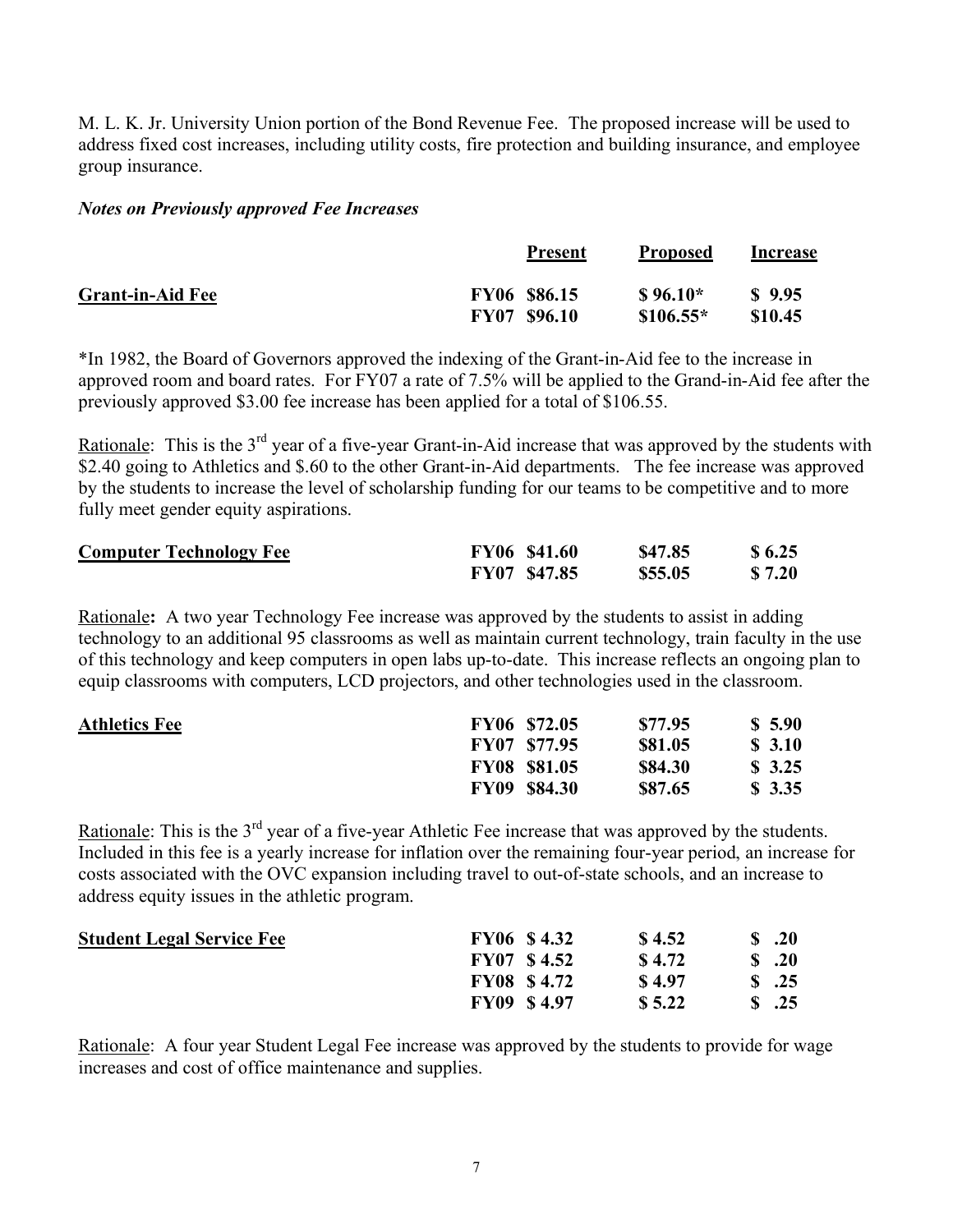6. Mr. Yost moved to authorize President Hencken to offer a three-year contract to Diane H. Jackman, Dean College of Education and Professional Studies for the period July 1, 2006 through June 30, 2009, a two-year contract extension to Richard McDuffie, Athletic Director, for the period July 1, 2007 through June 30, 2009, a two-year contract extension to Andrew Brady Sallee, Women's Basketball Coach, for the period May 10, 2007 through May 9, 2009, and a one-year contract extension to Michael Miller, Men's Basketball Coach, for the period May 1, 2008 through April 30, 2009. Mr. Kratochvil seconded the motion.

Roll was called and the vote was as follows:

| Mr. Berger     | Yes        |
|----------------|------------|
| Mr. Kratochvil | Yes        |
| Mr. O'Rourke   | Yes        |
| Dr. Webb       | Yes        |
| Mr. Welch      | <b>Yes</b> |
| Mr. Yost       | Yes        |
| Ms. Nimmons    | Yes        |
|                |            |

Motion carried.

7. Mr. Yost moved to postpone the discussion of the 2007 Board of Trustees Meeting Calendar until the June 26, 2006 meeting. Mr. Berger seconded the motion.

Roll was called and the vote was as follows:

| Mr. Berger     | Yes        |
|----------------|------------|
| Mr. Kratochvil | Yes        |
| Mr. O'Rourke   | <b>Yes</b> |
| Dr. Webb       | Yes        |
| Mr. Welch      | <b>Yes</b> |
| Mr. Yost       | <b>Yes</b> |
| Ms. Nimmons    | Yes        |
|                |            |

Motion carried.

8. Annual meeting and the election of officers for the Board of Trustees 2006-2007 term - Mr. Brad Ingram conducted the election.

Mr. Yost nominated Ms. Nimmons for Chairperson. Ms. Nimmons declined the nomination. Dr. Webb nominated Mr. Welch for Chairperson. Mr. Kratochvil seconded the motion. Mr. Leo Welch was elected unanimously by secret ballot as Chairperson.

Mr. O'Rourke nominated Mr. Kratochvil for Secretary. Dr. Webb seconded the motion. Mr. Roger Kratochvil was elected unanimously by secret ballot as Secretary.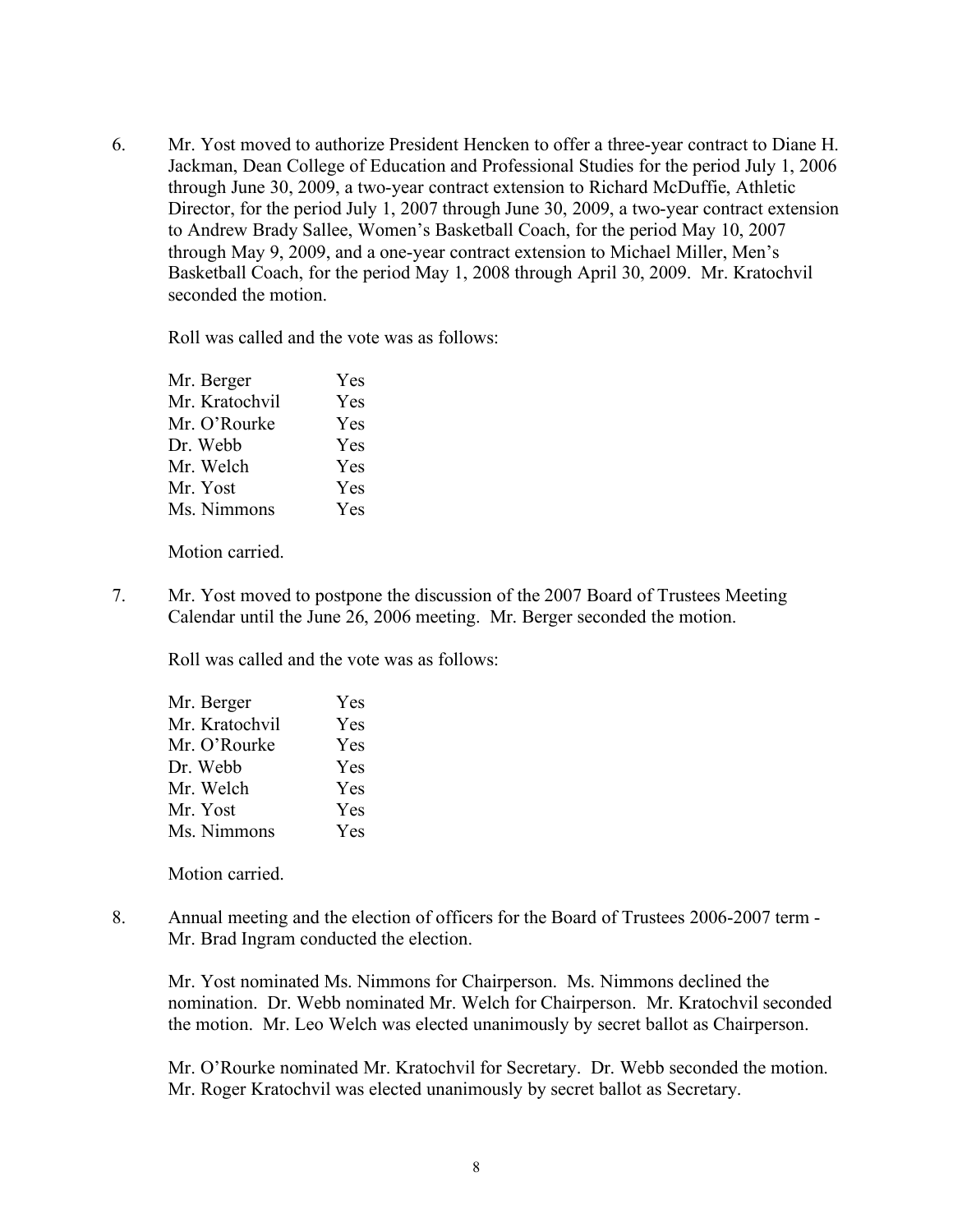Mr. Welch nominated Dr. Webb for Vice Chairperson. Mr. Kratochvil seconded the motion. Dr. Robert Webb was elected Vice Chairperson by a voice vote of acclamation.

Mr. Kratochvil nominated Mr. O'Rourke for the Member Pro-Tem of the Executive Committee. Dr. Webb seconded the motion. Mr. William O'Rourke was elected the Member Pro-Tem of the Executive Committee by a voice vote of acclamation.

#### **Information Items**

Summary of Purchases \$100,000 - \$249,999 –

| Vendor              | <b>Type of Purchase</b>                                                                                                                                                                                                                                                                                           | <b>Bids</b> | Amount           |
|---------------------|-------------------------------------------------------------------------------------------------------------------------------------------------------------------------------------------------------------------------------------------------------------------------------------------------------------------|-------------|------------------|
| United Laboratories | Chemicals for use in cooling towers throughout<br>campus. This contract was previously approved<br>for $$85,000$ by the President on June 24, 2005.<br>An additional \$80,000 of chemicals are needed<br>to service cooling towers for the remainder<br>of the fiscal year and the summer 2006<br>cooling season. |             | $$165,000^{(a)}$ |

( a )Chemicals for cooling towers are purchased on an "as needed" basis. This contract was awarded so purchases do not exceed \$165,000.

Deposit and Investment Report - For three months ending March 31, 2006: Operating Funds Investment Performance – The University had an average daily investment balance of \$60,648,629.11 and a net average daily balance of \$55,039,057.96. The annualized average yield was 4.57 percent. Endowment Funds Investment Performance – The Portfolio Market Value as of March 31, 2006 was \$521,066.87, which was a 5.50 percent return on investments for the quarter.

Legislative Update - Dr. Nilsen updated the Board on legislation being considered by the Illinois General Assembly. The spring session is not yet complete, but there are some key issues that are still on the table. House Bill 4209 would grant authority to Harper Community College to offer a bachelor's degree in two fields of study, nursing and information management. Senate Bill 880 would establish a baccalaureate completion grant program, which would be administered by IBHE and encourage cooperative efforts between two and four year institutions. Several bills are in both the House and the Senate regarding textbooks and textbook rental services. Senate Bill 2465, which has already passed through the House and the Senate and is awaiting the Governor's signature will ban smoking in residence halls.

#### **President's Report**

The Illinois Board of Higher Education (IBHE) approved Eastern's nursing program. It will be a B.S. in nursing completion with classes scheduled to begin in the Fall of 2007. A search for a director is underway. One of the largest graduating classes in the history of Eastern Illinois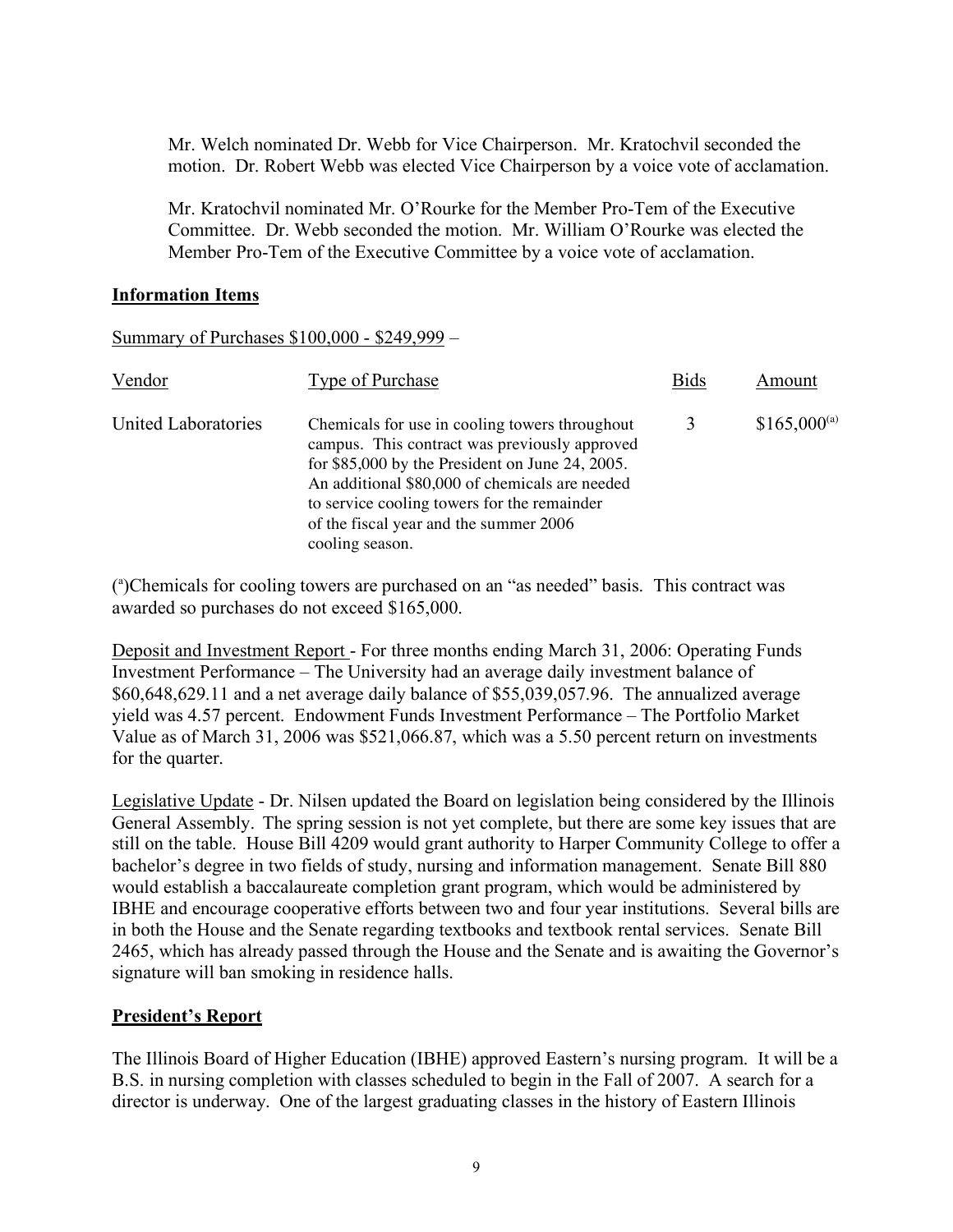University is scheduled to graduate in May and December of this year. The son of Eastern's second President, Dr. Buzzard, donated \$250,000 to the University. This is being used to fund two students throughout their college careers. A consultant is meeting with Eastern right now to determine if it is feasible to conduct a capital campaign. Results will be brought to the Board at the June meeting. Blair Hall is almost complete. The rededication ceremony is this evening. The construction of the Fine Arts Building continues to go well.

Dr. Nadler presented a general overview on health and wellness as part of Student Affairs. A survey was conducted to see what most students suffer from and how this affects their academic performance. The University offers many programs from alcohol awareness to flu prevention, exercise and fitness, and nutrition. Eastern is striving to make students more informed, and healthier in mind, body, and soul.

# **IBHE Report**

Mr. Leo Welch reported on the latest meeting of the IBHE on April  $4<sup>th</sup>$ . Two reports were given besides the successful proposal for Eastern Illinois University's nursing program. The first report was regarding employer satisfaction with Illinois college and university graduates. Among the results of this report, 60% of the employers had hired Illinois Higher Education graduates. 95% of those businesses reported satisfaction with the knowledge and skill of their new hires from the state's colleges and universities. The second report was the evaluation of the Illinois articulation initiative. This is the initiative to facilitate transfer among the higher education sectors in Illinois. There are four components that they were evaluating in regard to where students transfer and how they transfer: public universities, community colleges, independent not for profit institutions, and independent for profit institutions. The trend is in the direction of the independent for profit institutions.

# **Committee Reports**

Chair's Report and Executive/Planning Committee – Ms. Julie Nimmons reported that the evaluation of President Hencken by the Board was successful and complete. Thank you to Dr. Lord and Dr. Nilsen for helping with the implementation and to the Board members for participating.

Finance/Audit Committee – Dr. Robert Webb reported that the committee primarily discussed the already approved tuition and fee increases.

Board Relations Committee – Mr. Roger Kratochvil reported that he interviewed with the consultant for the capital campaign.

Academic and Student Affairs Committee – Mr. Leo Welch reported that the committee discussed the approved tuition and fees as well as the faculty approved for tenure.

Board Regulations Committee – Mr. Leo Welch reported that the Board Regulation changes are being discussed currently by the President's Council, and the changes will hopefully be brought to the Board for a first reading at the September meeting.